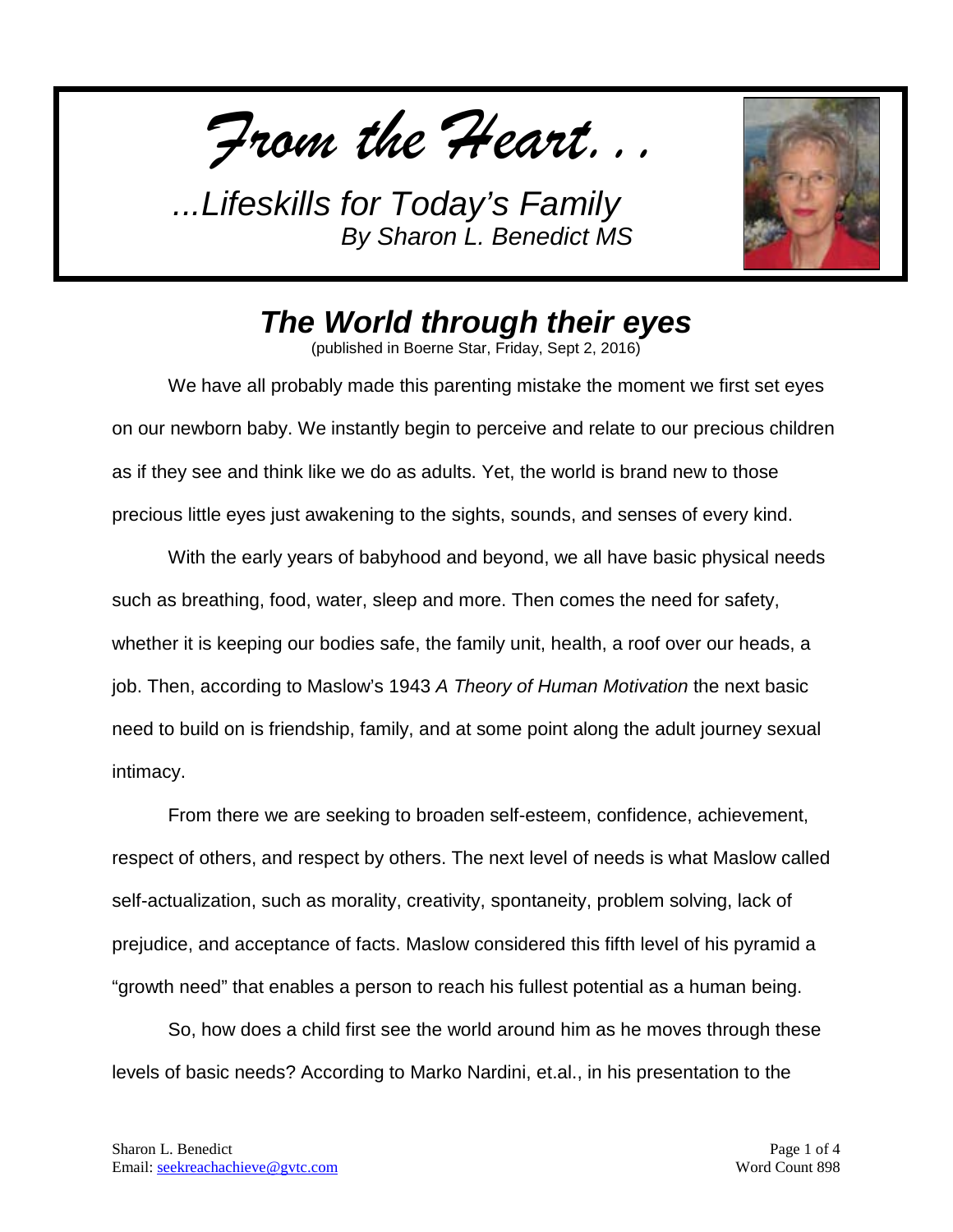National Academy of Sciences (2010), *Fusion of visual cues is not mandatory in children*, it seems, unlike adults, children are able to keep information from the senses separate and perceive the visual world differently. "Human adults can go beyond the limits of individual sensory systems' resolutions by integrating multiple estimates (e.g., vision and touch) to reduce uncertainty. Little is known about how this ability develops. Although some multisensory abilities are present from early infancy, it is not until age ≥8 years that children use multiple modalities to reduce sensory uncertainty." Results show that using two kinds of depth information together does not happen until very late in childhood, around age 12.

This also means that your 6 year old , although unable to experience fusion of different stimuli actually, " . . . enables them to outperform adults when discriminating stimuli in which these information sources conflict." They can also " . . . show speed gains consistent with following the fastest-available single cue. Therefore, whereas the mature visual system is optimized for reducing sensory uncertainty, the developing visual system may be optimized for speed and for detecting sensory conflicts. Such conflicts could provide the error signals needed to learn the relationships between sensory information sources and to recalibrate them while the body is growing." Maybe that is why us "adults" get more easily confused at times and can't easily detect sensory conflicts with all the sights and sounds surrounding us daily.

If this is how children visually see the world in those early years, one can only imagine how they handle sensory inputs by us parents! Maybe that is why our young ones always seem to catch us doing or saying something that precedes their profound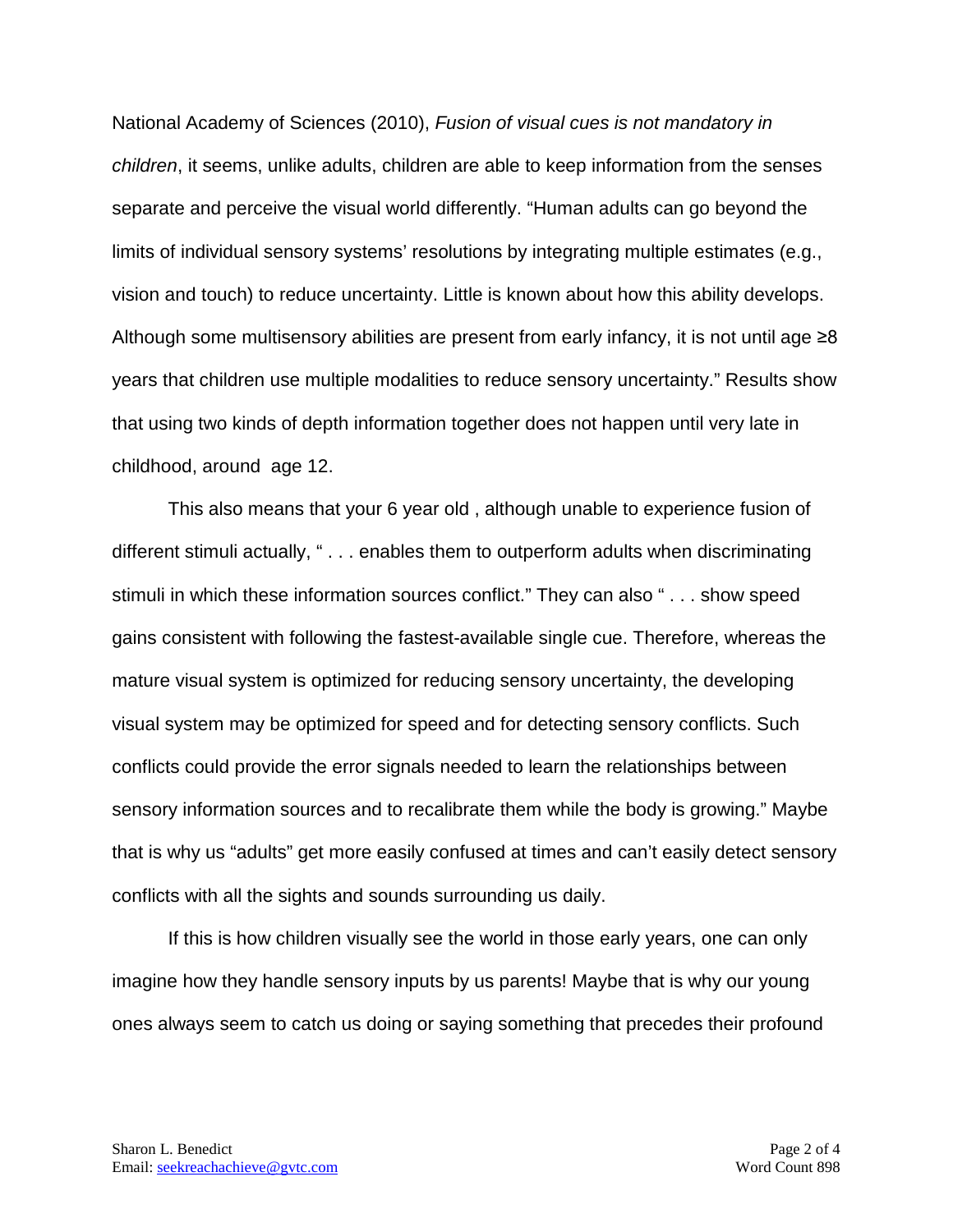questions starting with the wondrous word WHY, such as "Why did you do that?" What a word that is . . . "Why."

What happens when they hear you laugh, cry, get mad? What happens when they are cold, hungry, neglected? What happens when we treat our little ones with remarks like, ""You're so hopeless" (or "lazy" or "stupid") or "Don't bother me. I'm busy" or "Don't cry. Don't be a baby" or "Why can't you be more like your sister?" The list goes on.

Another wondrous thing about our young ones is kids seem to have a natural inclination to see the world as purposeful rather than natural causes. Mountains are they for animals to climb; trees are there to give shade. Children want to see everything as having a precise function in the grand scheme of things.

According to Newsweek (11/5/2007), *Mind Matters: How Kids See the World*, "University of California-Berkeley psychologist Tania Lombrozo suspected that the strong childhood preference for purposeful design might actually be a lifelong default position, one that is eclipsed but doesn't actually disappear as we gain experience and form beliefs . . ." Lombrozo tested Alzheimer patients on this with the results being the same as a child's view of the world, everything having purpose. It wasn't so much how it world works as much as its function in the scheme of life and living.

Then there are some experts who extend children's view of the world as designed and with purpose with an instinctive belief in God as the Designer. That works for me! How about you? Maybe it's us seemingly more "mature" adults who try hard to remove that connection in our children since so many believe the mind to be the "all in all." Which way do you lean? Possibly, we adults have so very much to learn from our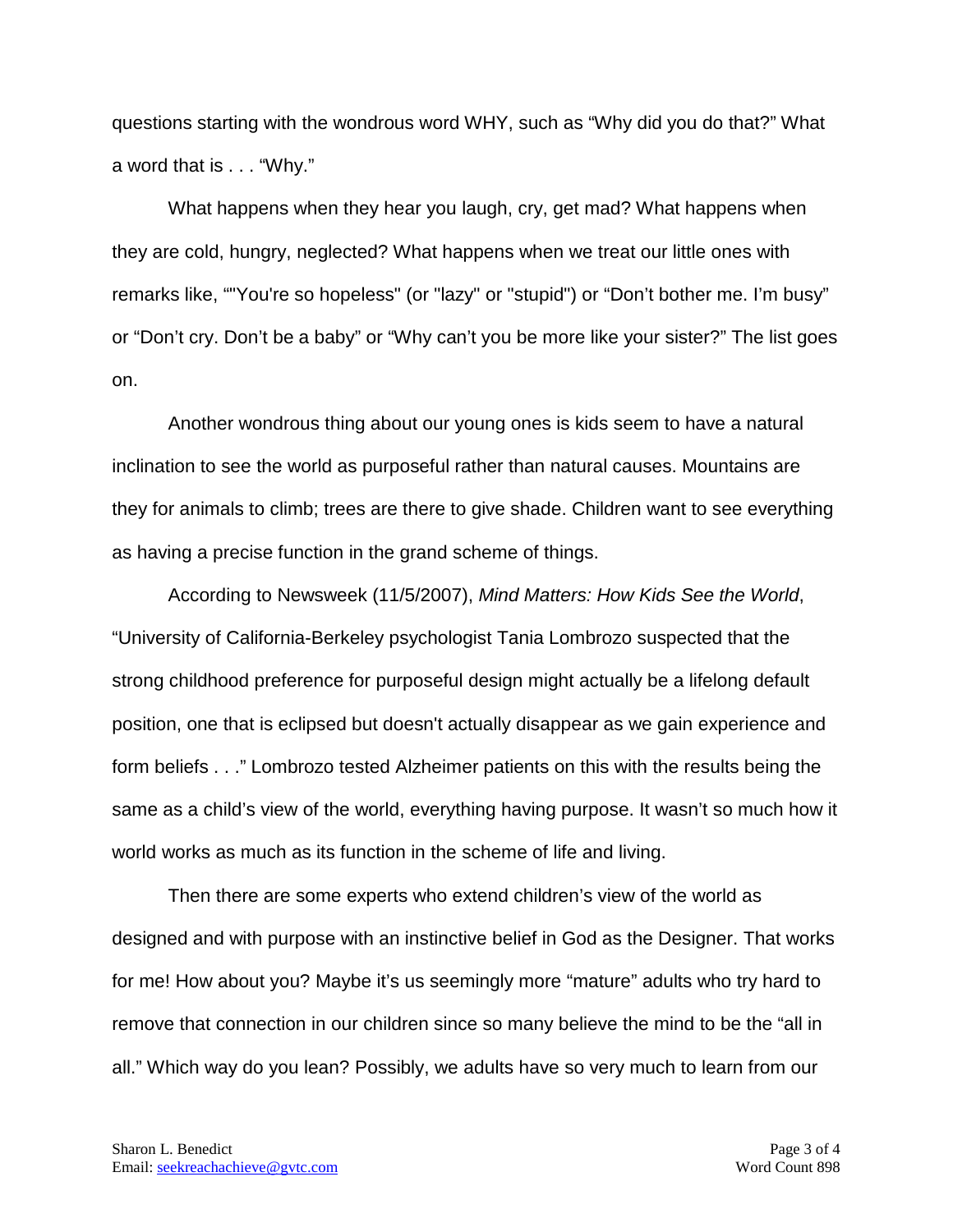young children the wonders of the world and us as human creations, designed for a purpose. How about us slowing down enough to gain a glimpse of their wondrous world? It just may enlarge ours more than we could ever imagine!

--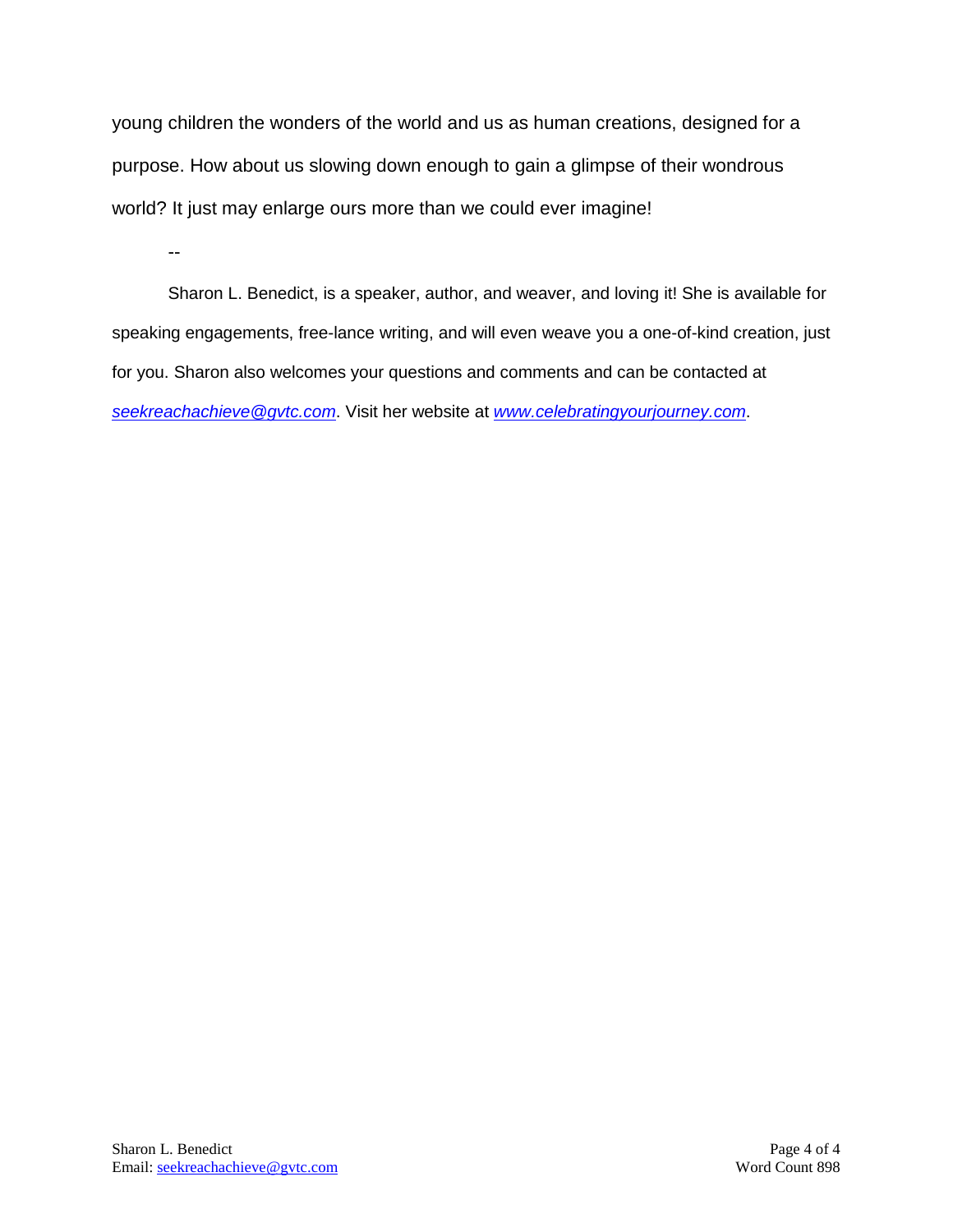*From the Heart...*



*How did children play?, part 1*

(published in Boerne Star, Friday, Sept 9, 2016)

Have you ever wondered how children in the first half of the  $20<sup>th</sup>$  century played? Are the basic ways children play any different today than back then? With all the technological changes in the  $21<sup>st</sup>$  century, one would think that is a "Duh" question. Yet, I still wondered what the difference might be if I cruised through the decades of the 20<sup>th</sup> century for awhile. So, this is what I found out.

Much of the way children played depended on their country of origin. In the early 1900s immigration continued in full swing in spite of the restrictions put on the number of immigrants allowed in the US. From the late 1800s through the 1920s mass immigration had it greatest impact.

By 1960, the children of immigrants formed 20 percent of the potential electorate (U.S. Census Bureau 1965:8). They brought with them their faith whether Catholic, Jewish, or Protestant, family values, political views, and daily family life that evolved into the diverse American society we have today. The Statue of Liberty actually became the national symbol of a nation of immigrants.

The children of these immigrant families also brought their toys and ways of playing to our American neighborhoods. Toys were not only chosen on the basis of gender and family of origin, but were shared among the growing American population.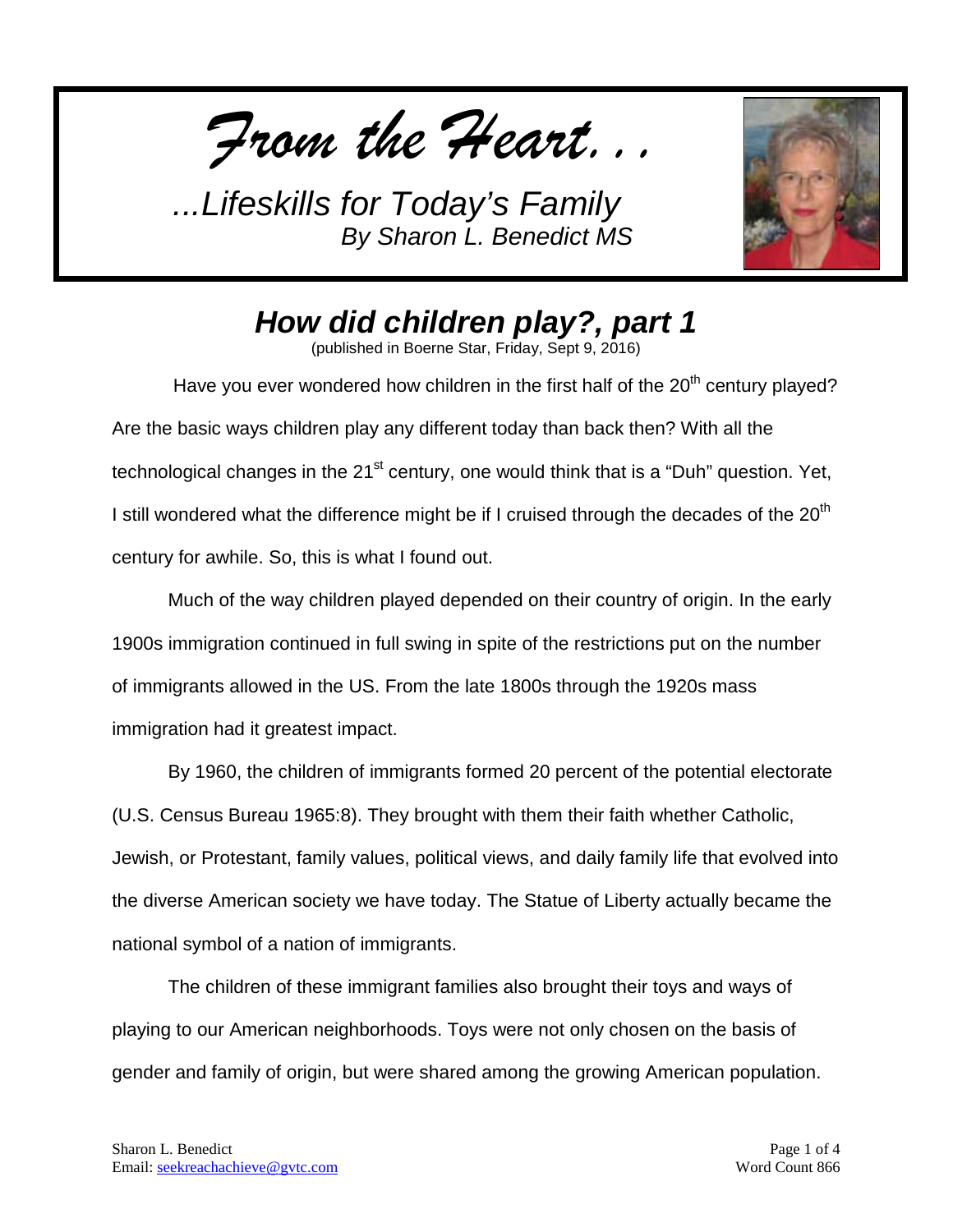Prior to the 1900s, children did not have many toys. Those few they had were precious to them and came in all shapes and sizes . . . such as ball and ball games such as Knurr and Spell, a distance ball hitting game. Another one was Battledore & Shuttlecock, an outdoor game played since the earliest American Settlements; and an ancestor to both modern badminton and table tennis. Then add rolling hoops, dolls, dominoes, and drums, just to mention a few that have followed us to today.

Many new toys were invented in the 20th century. Plasticine was invented in 1897 by William Harbutt. After patent of 1915, the Harbutt company promoted Plasticine as a children's toy by producing modeling kits associated with popular children's characters. Frank Hornby of the UK invented a toy called Meccano, a construction kit initially known as "Mechanics Made Easy." In the United States, a competitive toy with a similar play pattern was launched in 1913 under the Erector Set brand, later purchased by the Meccano company.

Other popular toys in the early 20th century were tin cars, train sets, and soft toys such as teddy bears. Certain toys reflected the real world in miniature, encouraging children to create social roles. Teddy bears took their name from Theodore "Teddy" Roosevelt (1858-1919), president of the United States, from a story that one day Roosevelt refused to shoot a bear he was offered during a hunt.

Then came the Crayons, invented by Edwin Binney and Harold Smith, who owned a paint company in New York City. Crayons were first marketed as Crayola crayons in 1903 and were an instant success. Then there were children's books. In most homes in the early 20th century, only printed material with a religious theme were available in the home, along with a few textbooks and volumes. By the 1940s children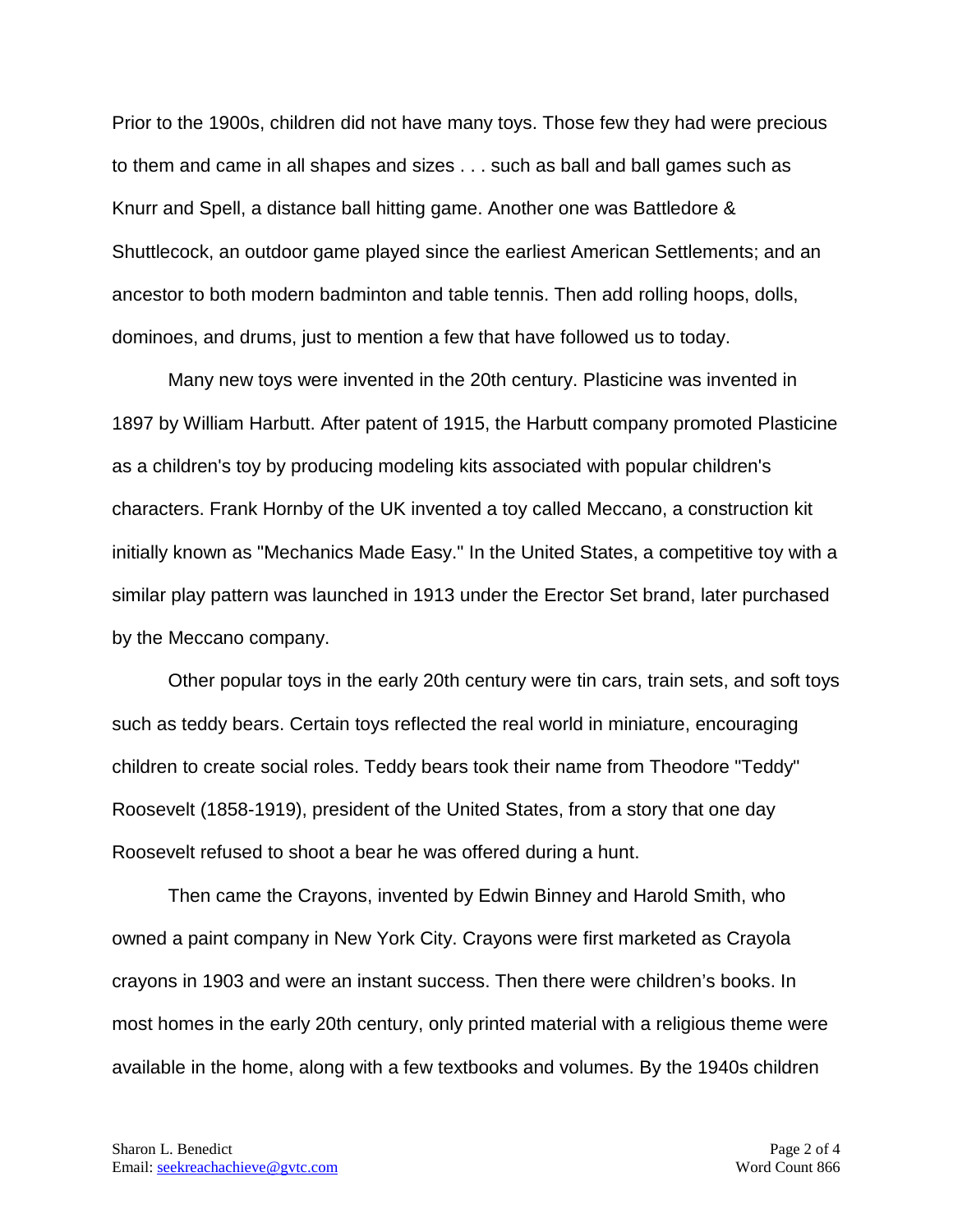book titles abounded with biographies of saints, heroes, model children, conservative tales, and novels with a moral to the story. Then came adventure series.

We need to keep in mind that in the early 1900s children generally slept in the same room as their parents or shared a bedroom (and bed) with their siblings. Children also worked with their families either on farms, factories, or doing a multiple number of tasks at home before and after school. Some even never went to school but were taught the basics at home. Some children as young as eight years old worked in coal mines. Yet, games played an important part in coal camp life during the 1920s and 30s. Most of these families were poor. Although they may have had a few "store-bought" games or toys, the children made the best of what they had with their imagination.

As the decades moved along and after World War II, many families' lives improved financially and moved into larger houses, sometimes with a room for each child. Most all children stayed in school longer and didn't work as much at home as in the first half of the 20<sup>th</sup> century.

So you can imagine when children of the early  $20<sup>th</sup>$  century had a chance to play, they did so with gusto with the precious few toys they had in their possession. This is something to think about in the 21<sup>st</sup> century. How much room do your kids really need and how many toys do they say they "need" to fill their space and occupy their time?

How do all those toys enhance their imagination and social development? The next article will cover children's play and toys of the second half of the 20<sup>th</sup> century. In the meantime, give this book a try . . . *Children at Play, An American History* by Howard P. Chudacoff.

--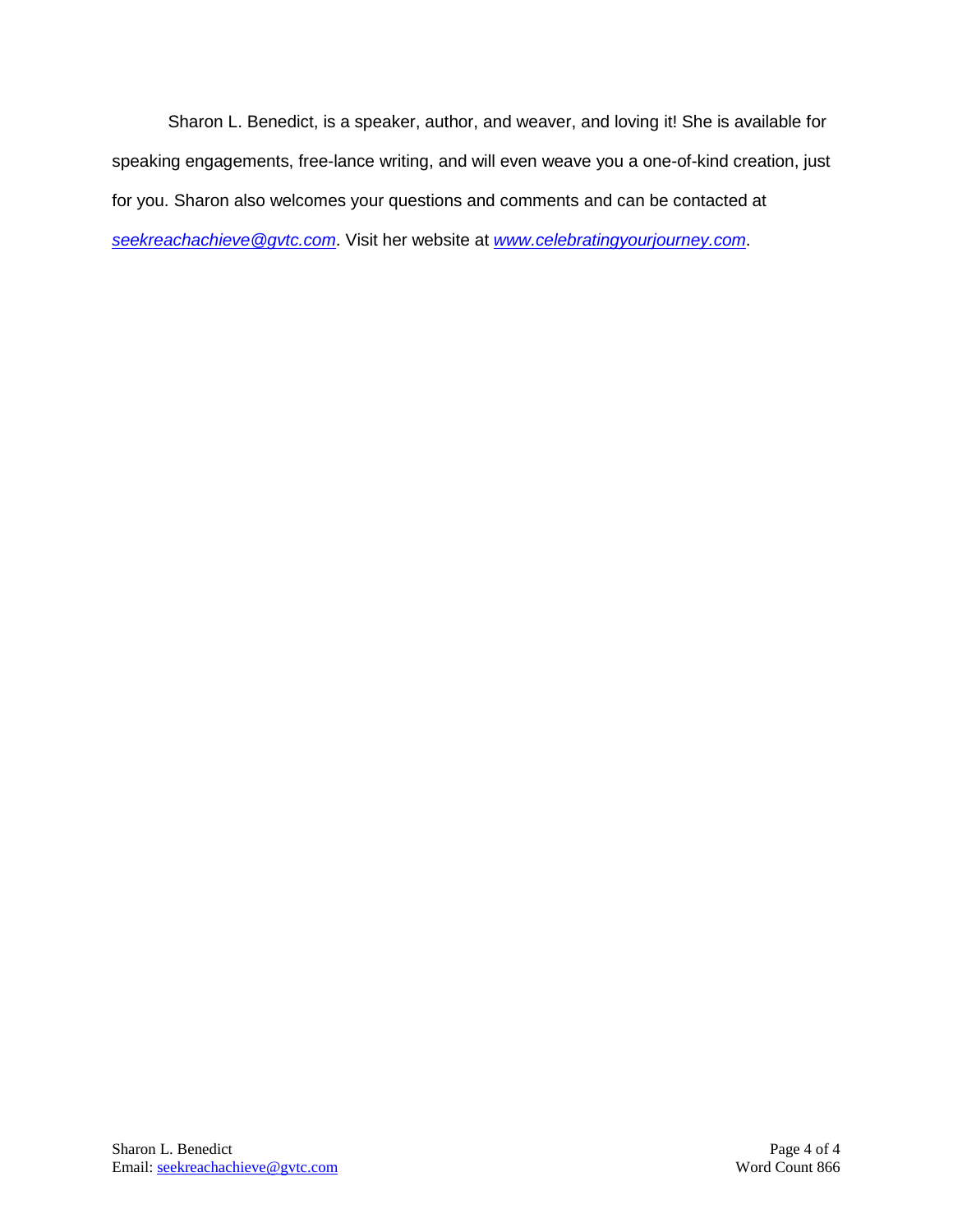*From the Heart...*



*How did children play?, part 2*

(published in Boerne Star, Friday, Sept 16, 2016)

Did you get a chance to play with your kids or grandkids this week? If you did, what kind of "play" did you do together? What "toys" did you share in the fun? I bet in the mix was some kind of electronic gadget such as ipad, computer, or TV, right? Or were you among the few who actually brought out an actual physical board game or cards of years gone by? Were you both able to get outside under the sunshine to kick a ball around?

From previous article, we learned in the first half of the  $20<sup>th</sup>$  century kids played outdoors a lot with their often times homemade ball and bat. And their imaginations were at the center of their "play." It came natural to them most out of necessity of the times where families couldn't afford to buy lots of toys, particularly kids of coal mining families.

But that didn't stop kids from grabbing the moments between school and jobs they did at home and in factories around the nation. Let's not forget the paper routes that dotted the land before TV, ipads, and smart phones game into "play." So, let's see how kids played in the second half of the 20<sup>th</sup> century. Keep in mind that even in the first half of the 20<sup>th</sup> century, things did improve for many children. By the 1920s and 30s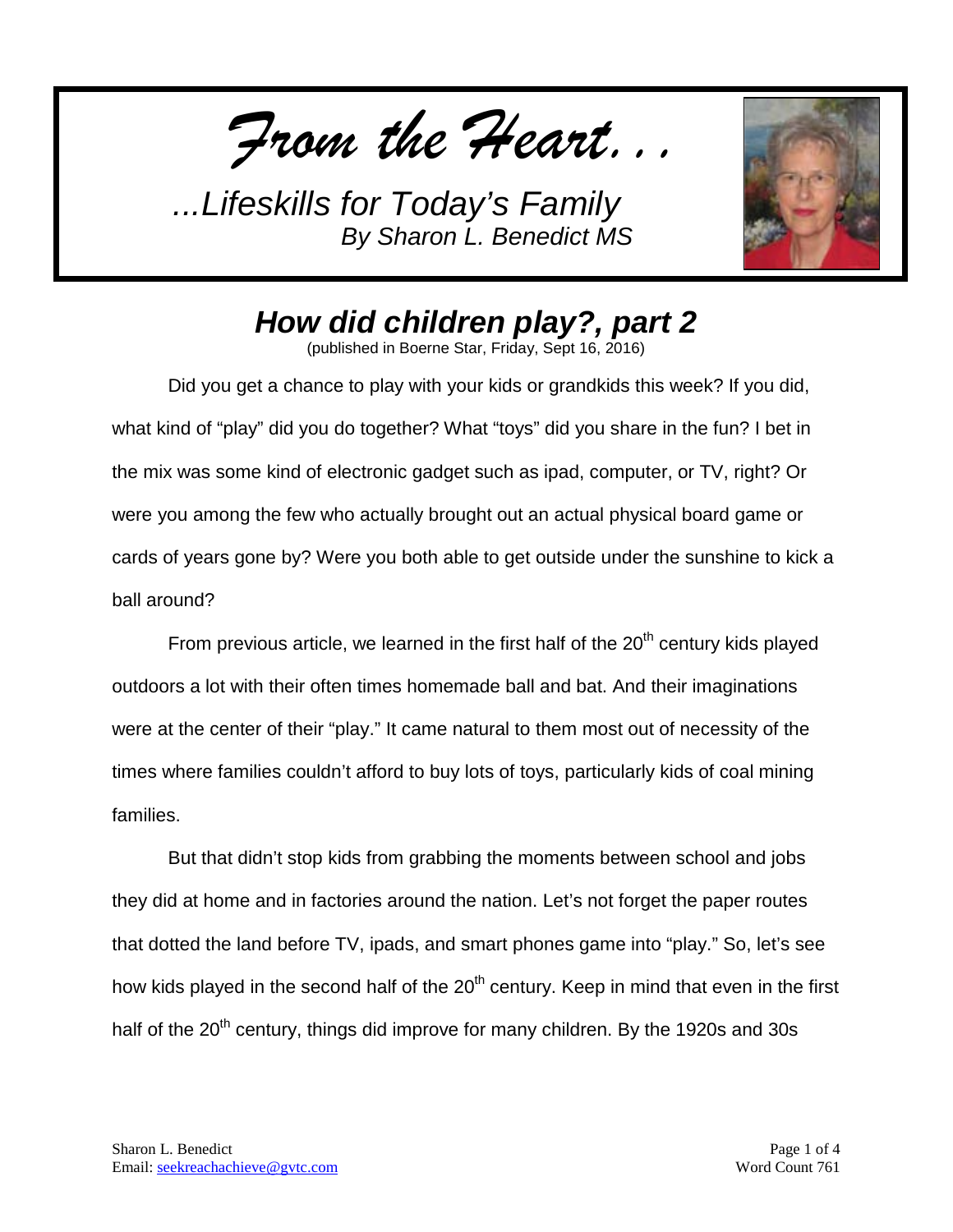most were healthier, better fed, clothed, and more educated. In the early 1900s children general left school at 12 years old; then in 1918 it was raised to 14.

Between 1910 and 1940, "high school" education rapidly increased in cities and neighborhoods. There was also a shift to more local oversight with open enrollment to blue-collar families. By 1947 children left school at 15 years old. During early 20th Century, it was common for high schools to have entrance exams restricting entrance to fewer than five percent of the population in preparation for college. Most were expected to be ready for a job or a family after junior high school. By 1950, comprehensive high schools became common, giving free education to any student who stayed in school for 12 years and received a diploma with a minimal grade point average.

In the mix of all this, kids had their toys and more of them as the decades rolled on. However, during World War II most toy factories were turned over to war production. Yet, according to Tara Winner (The Home Front: Toy Production during World War II, Blog, Museum of Play.org) the War Production Board's (WPB) orders ". . . and related material shortages inspired toy manufacturers to come up with creative ways to continue production. Paper dolls, puzzles, and games increased in popularity thanks to their widespread availability. Toys, board games, and hobby sets with military and war motifs also became standard playthings." Creativity abounded using heavy-duty paper stock for wartime freight train toys.

Starting in the 1950s Lego became a popular toy. Mr. Potato Head was invented in 1952. The skateboard was invented in 1958, and Barbie dolls in 1959. From the 1950s and beyond, radio, TV, then the Internet were brought into children's homes and expanded exponentially just about any game and toy you could imagine. and because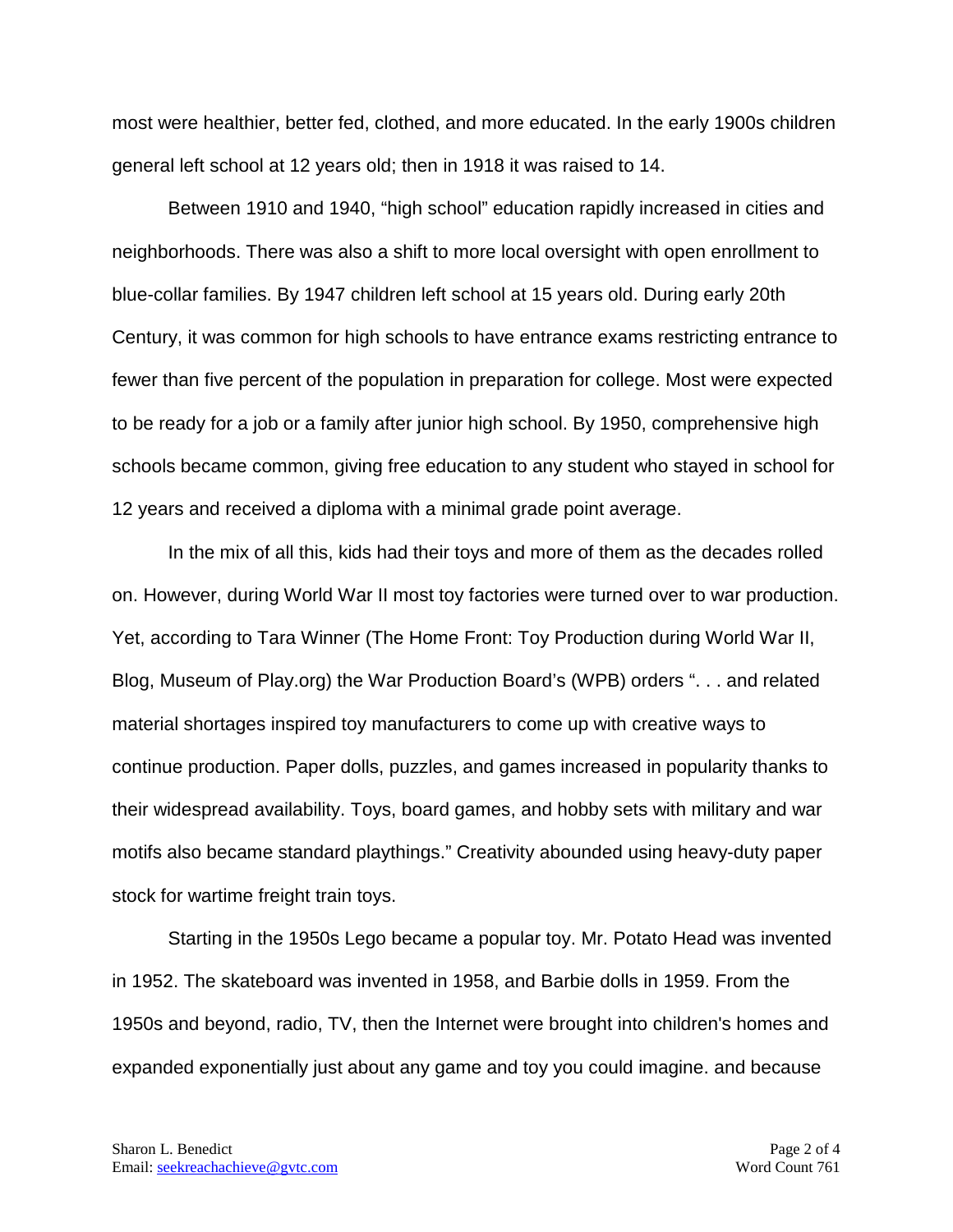times were better financially, most families could afford them. It seemed everyone wanted to be the first on their block to have "it." The fascination with these new technologies, programs, toys, and games were designed especially for children. Your kids become a select target market.

Other toys that became favorites in the US from the 1960s on were Toy Trolls, Etch-A-Sketch, Easy Bake Oven, G.I. Joe, Operation game, Twister; 1970s Skateboarding, Hungry Hungry Hippos; 1980s Cabbage Patch Kids doll, Trivial Pursuit, American Girl dolls, Teenage Mutant Ninja Turtles, Super Soaker, 1990s Rollerblading, Beanie Babies, Tickle Me Elmo, and Rescue Heroes.

Guess what is one of the most favorites entering the 21st century? Here's a hint ... Yu-Gi-Oh. The next article will cover our 21<sup>st</sup> century game and toy world transformation on every kid's mind and imagination! Want to have a little more history . . . check out these resources:

Children at Play, An American History, by Howard P. Chudacoff (2008) The Home Front: Toy Production during World War II, Blog by Tara Winner

(6/11/2013), [http://www.museumofplay.org/blog/play-stuff/2013/06/the-home-front-toy](http://www.museumofplay.org/blog/play-stuff/2013/06/the-home-front-toy-production-during-world-war-ii/)[production-during-world-war-ii/](http://www.museumofplay.org/blog/play-stuff/2013/06/the-home-front-toy-production-during-world-war-ii/)

20<sup>th</sup> Century Toys & Games,<http://www.factmonster.com/ipka/A0768872.html> Most Popular Toys Of The Last 100 Years,

[http://www.forbes.com/2005/12/01/mattel-hasbro-toys-cx\\_lh\\_1202feat\\_ls.html](http://www.forbes.com/2005/12/01/mattel-hasbro-toys-cx_lh_1202feat_ls.html)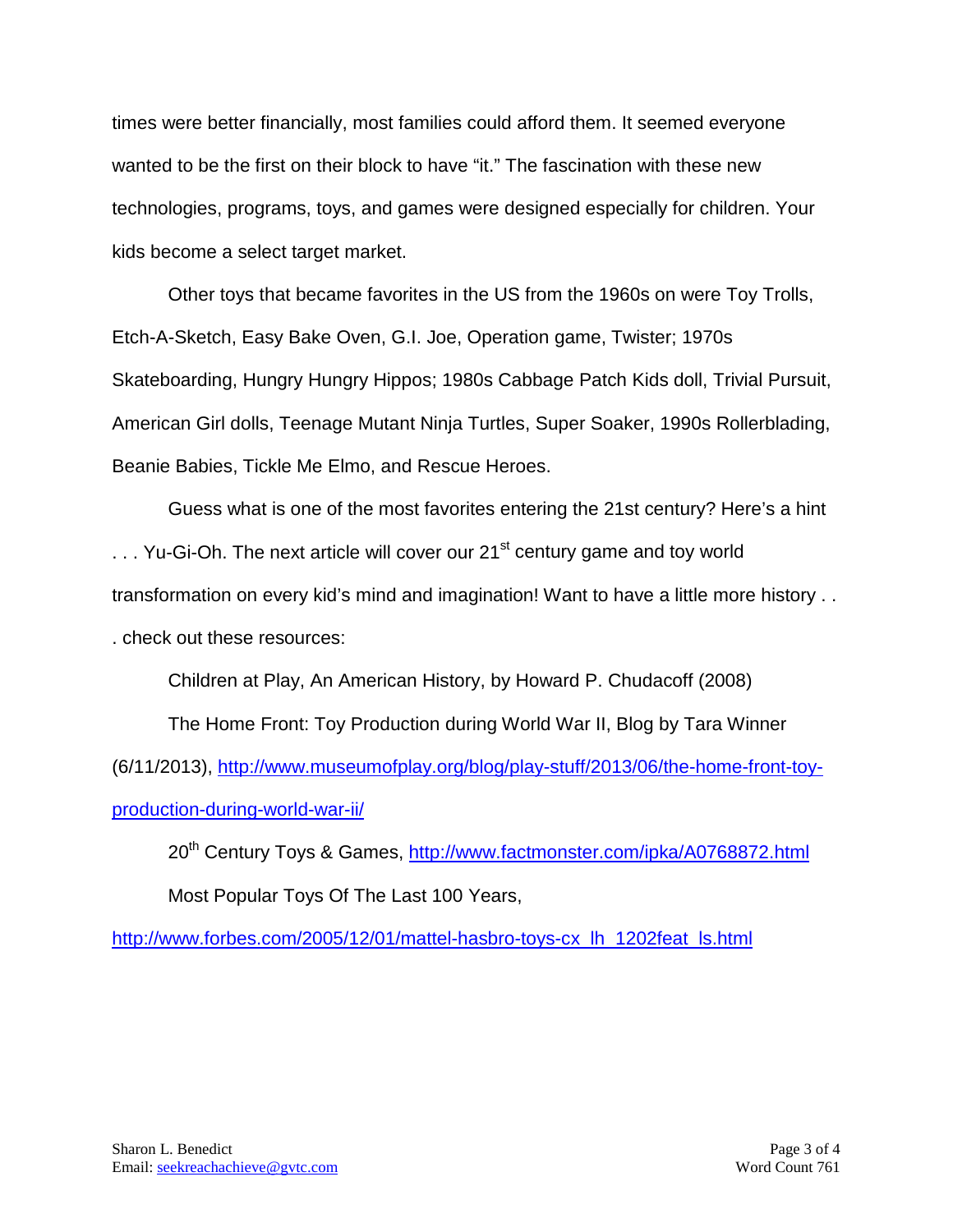Sharon L. Benedict, is a speaker, author, and weaver, and loving it! She is available for speaking engagements, free-lance writing, and will even weave you a one-of-kind creation, just for you. Sharon also welcomes your questions and comments and can be contacted at *[seekreachachieve@gvtc.com](mailto:seekreachachieve@gvtc.com)*. Visit her website at *[www.celebratingyourjourney.com](http://www.celebratingyourjourney.com/)*.

--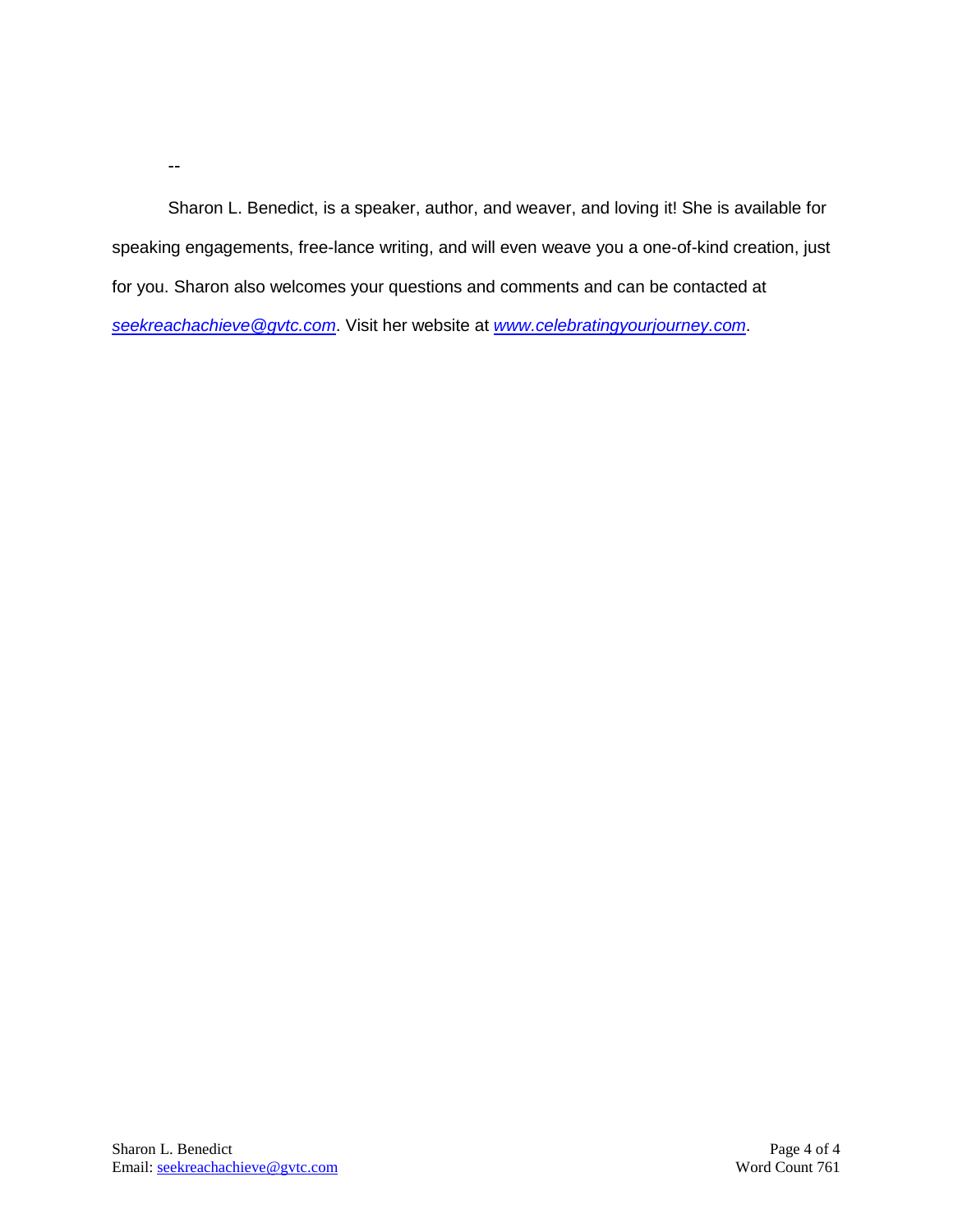*From the Heart...*



## *How did children play?, part 3*

(published in Boerne Star, Friday, Sept 23, 2016)

In so many ways throughout the  $20<sup>th</sup>$  century, children always found creative ways to play. Whether it was with a toy, a game, or simply their imagination, play has "played" a major part in every generation. In every decade of the 20<sup>th</sup> century, children responded to their circumstance through their play time.

Simply watch any child. According to Tara M. Hall, et.al, *Fifteen Effective Play Therapy Techniques* (Professional Psychology: Research and Practice, 2002, Vol. 33, No. 6), "For children, toys are their words, and play is their conversation."

Throughout this month's lifeskill, *Childcare,* we learned in the first half of the 20<sup>th</sup> century kids played outdoors a lot with their often times homemade ball and bat. And their imaginations were at the center of their "play." It came natural to them most out of necessity of the times where families couldn't afford to buy lots of toys, particularly kids of coal mining families.

But that didn't stop kids from grabbing the moments between school and jobs they did at home and in factories around the nation. American families traversed the decades during significant technological changes, life-changing wars, and changing educational, physical, and economic landscapes. Yet, kids still were kids, even when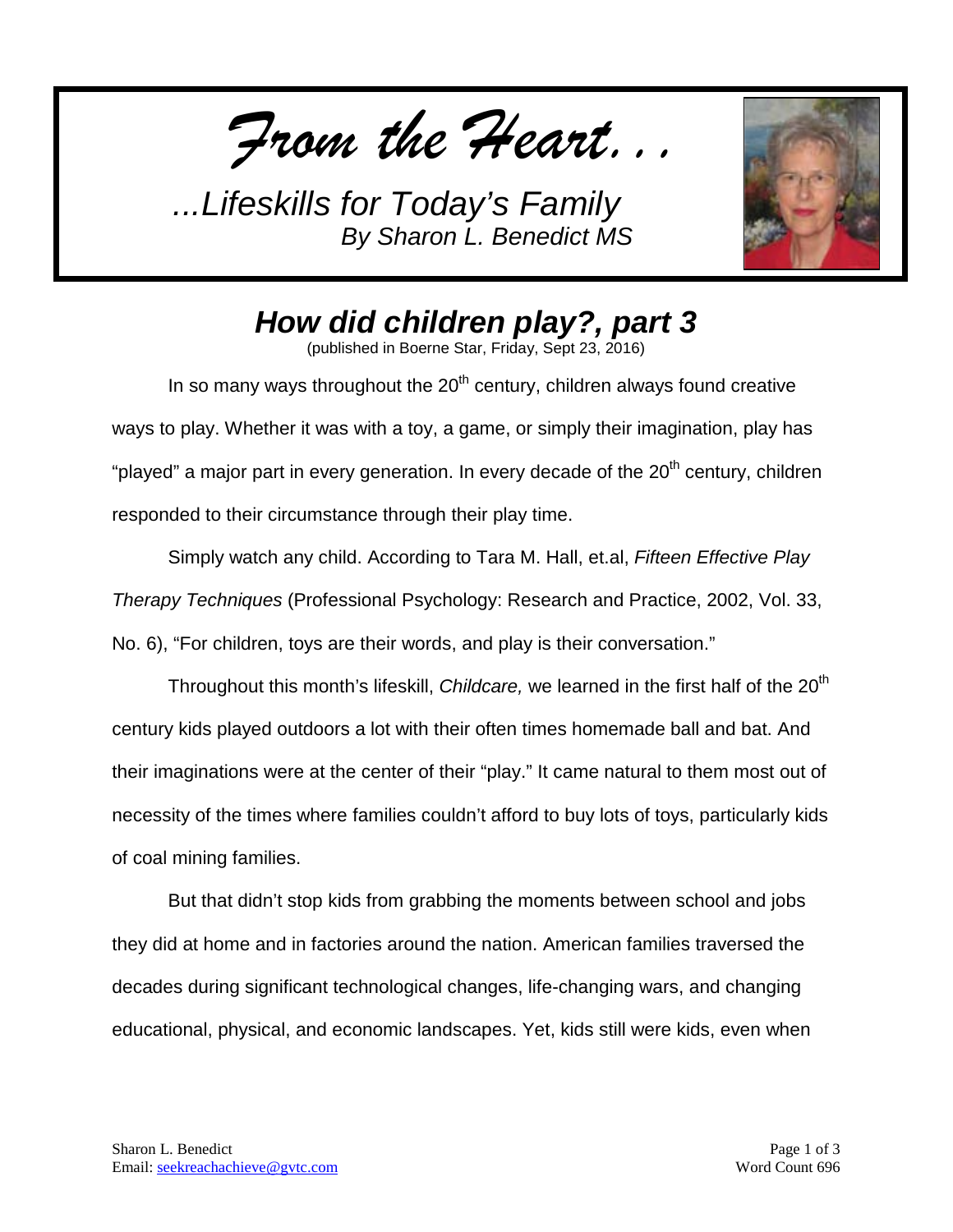they had to grow up a little too fast. Popular toys in the early 20th century were tin cars, train sets, and soft toys such as teddy bears. Then came the crayons or crayolas.

Kids had their toys and more of them as the decades rolled on. However, during World War II most toy factories were turned over to war production. With material shortages toy manufacturers came up creative dolls and trains, puzzles, games such as board games, and hobby sets with military and war motifs. . . most all made from heavyduty paper stock. Then in the 1950s Lego became a popular toy; next Mr. Potato Head, Skateboard, and Barbie dolls.

Remember the Mickey Mouse Club? This iconic TV program debuted in October 1955. I remember Mom and Dad buying a television and watching it every time Mickey showed up on the screen! According to Alix Spiegel, *Old-Fashioned Play Builds Serious Skills* (NPR Morning Edition, February 21, 2008), "What is less remembered but equally, if not more, important, is that another transformative cultural event happened that day: The Mattel toy company began advertising a gun called the 'Thunder Burp.' The reason the advertisement is significant is because it marked the first time that any toy company had attempted to peddle merchandise on television outside of the Christmas season."

Toys that became favorites from the 1960 to 1990s, just to name a few, were Toy Trolls, Easy Bake Oven, G.I. Joe, to Twister; then Skateboarding, Cabbage Patch Kids doll, Teenage Mutant Ninja Turtles, Rollerblading, Beanie Babies, Tickle Me Elmo, and Rescue Heroes. Those four decades revolutionized the toy industry and how kids played and transformed their imaginations.

Now as we are moving through the  $21^{st}$  century, what do you think has shown up so far? You may know these from 2005 . . . as Yu-Gi-Oh; then came Nintendo Wii U,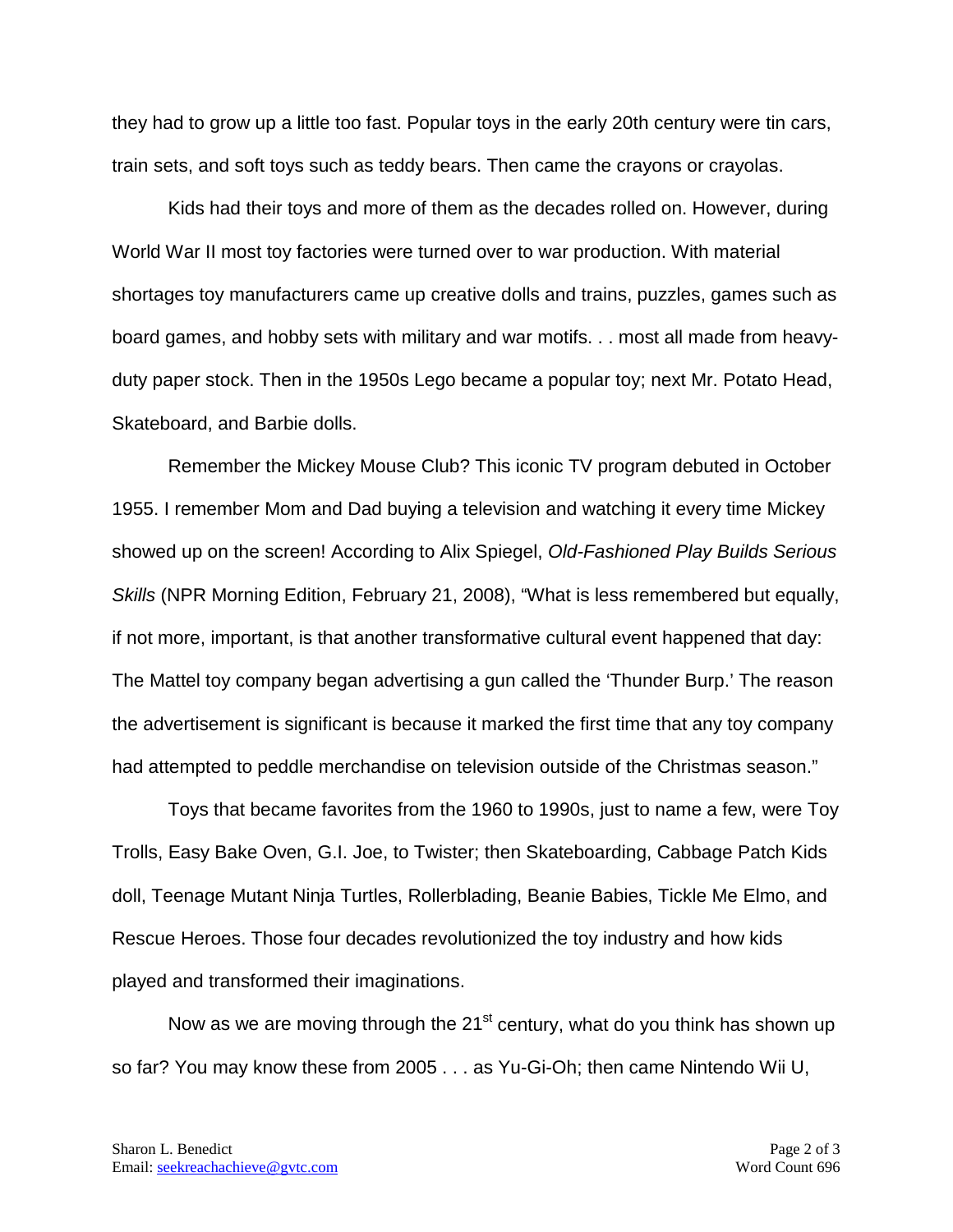2DS, Rainbow Loom, Bratz, Mindflex, and Zhu Zhu. By the time we get to 2010, here were the top ones: Sing-a-ma-jigs, Morphology, LEGO Board Games, Toy Story Mania, Paper Jamz, Doodle Track Car, Fisher Price Kid Tough Digital Camera, Razor Sole Skate, Computer Engineer Barbie, and Disney Princess & Me Doll. What do you think may be the top toys for 2016? Some say Pokémon Toys, Lego Star Wars games, even Barbie is still around! I guess it all depends on what floats your "toy" boat.

With this journey down toy memory lane, it seems like toys do reflect the play signs of the time. How do you see the next generation playing? How can the current focus on that latest "toy" thing be moderated with the kind of activity and imagination needed for our 21<sup>st</sup> century children? The final article next week on this month's lifeskill, *Childcare,* will hopefully give us hope for our children's "play" future.

--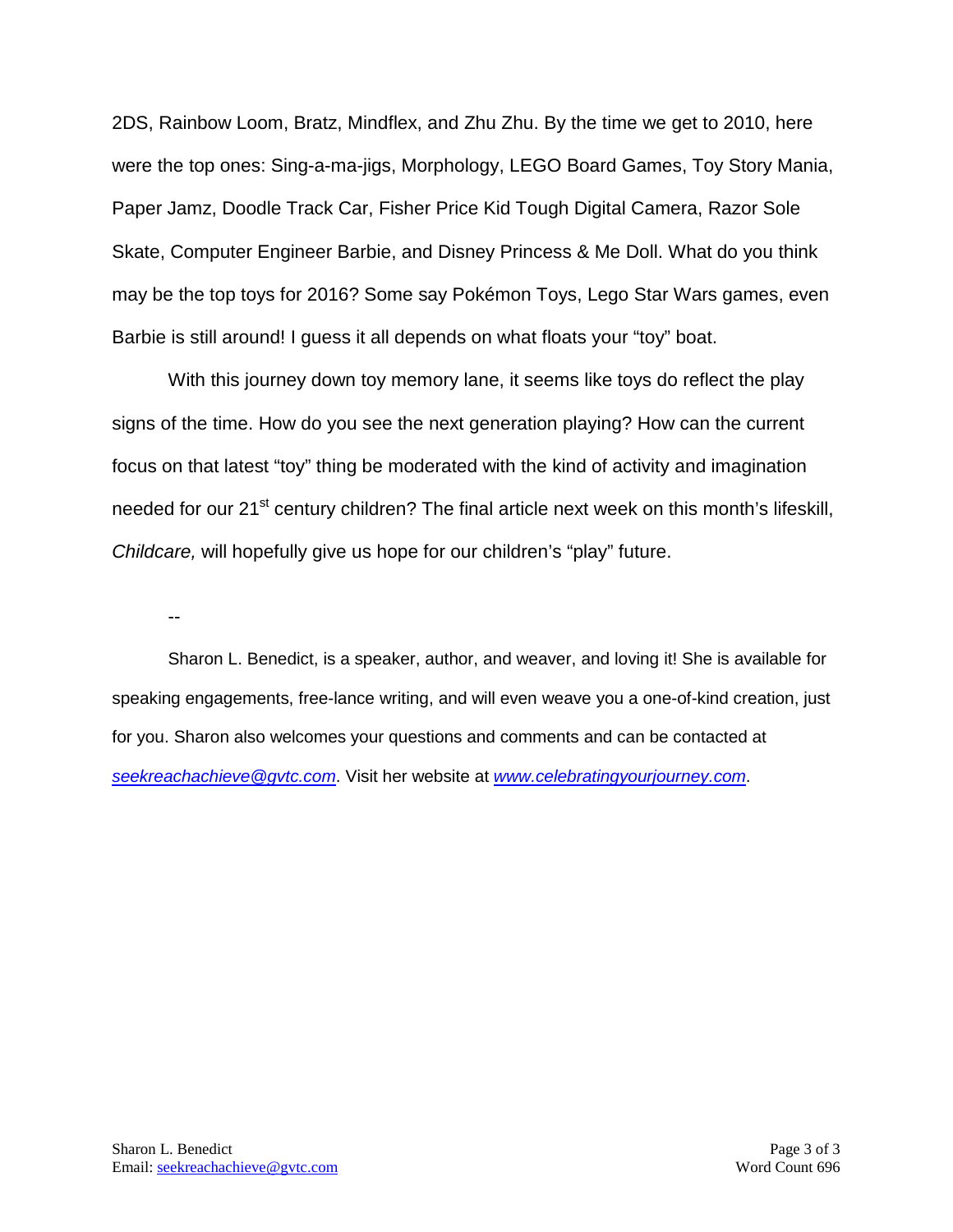*From the Heart...*



## *How did children play?, part 4*

(published in Boerne Star, Friday, Sept 30, 2016)

With this journey down toy memory lane, it seems like toys do reflect the play signs of the time. How do you see the next generation playing? How can the current focus on that latest "toy" thing be moderated with the kind of activity and imagination needed for our 21<sup>st</sup> century children? As I close out this month's lifeskill, *Childcare,* I hopefully can give us hope for our children's "play" future. Yet, there are a few concerns parents and educators have voiced for several years now.

It seems obvious parents and kids are focused on "toy" things. Where does the "activity" fit? Are today's toys bringing it together? According to Howard Chudacoff, Children at Play, An American History (2008), from the 1950s into the 21<sup>st</sup> century children's play almost immediately was focused on *things,* toys, rather than *activity*  (which was the focus in the  $19<sup>th</sup>$  century). Technology went big-time with radio, TV, then the Internet and were brought into children's homes and expanded exponentially just about any game and toy you could imagine. Your kids become a select target market.

Other things also changed. With the widespread commercialization of toys, a child's imagination was shrinking. Kids didn't make up their own rules of the game or toy as much. Parents were concerned for their children's safety and focused their activities via so-called safe environments, such as karate classes, gymnastics, and summer